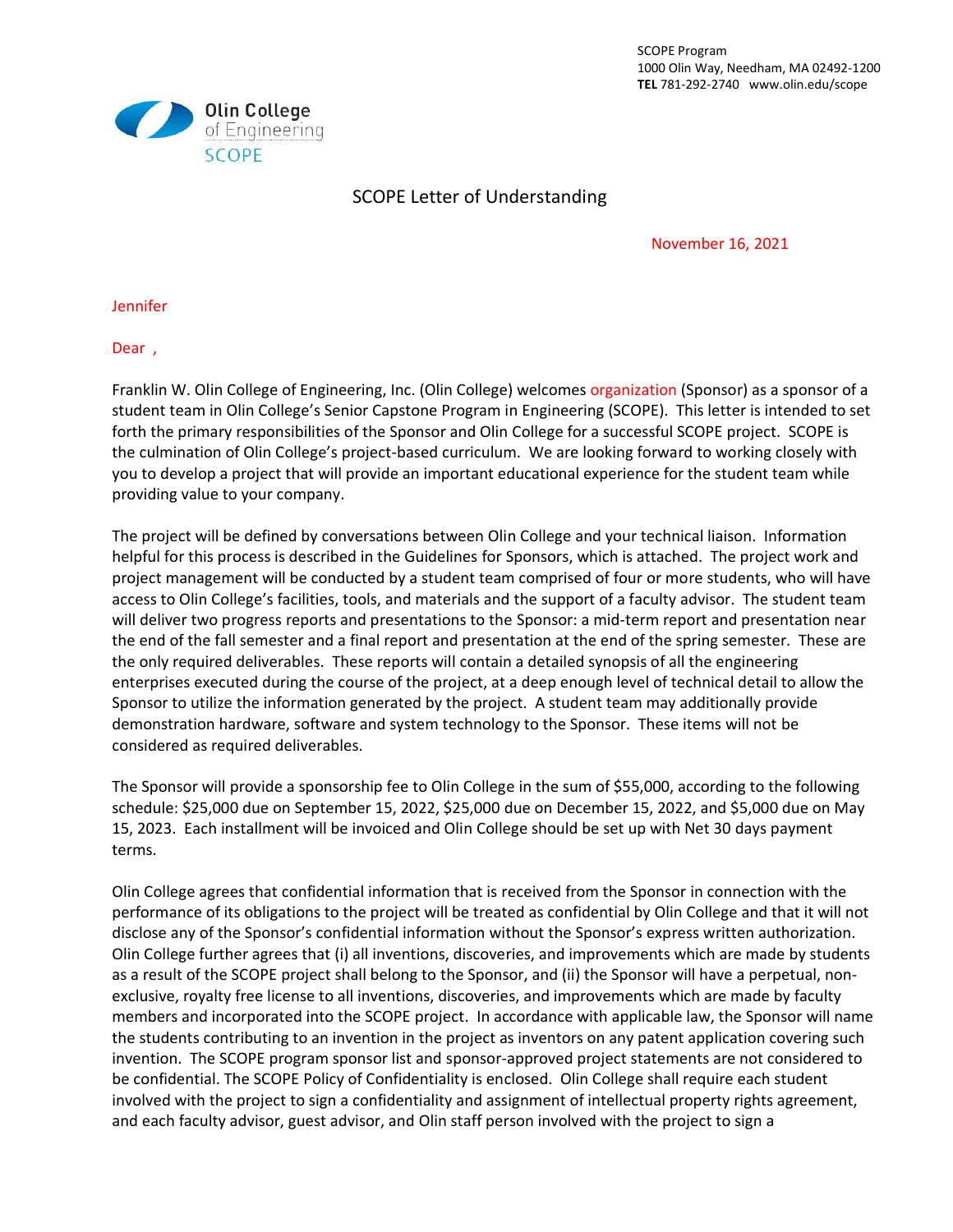confidentiality agreement and license of intellectual property rights agreement, to be mutually agreed upon before September 1, 2022.

Olin College will cooperate in protecting the Sponsor's interests in and to any inventions and shall further provide the Sponsor with information necessary to perfect any claim the Sponsor may have with respect to the ownership of such rights, including providing the Sponsor with an assignment of all Olin College's rights in and to any such invention. Olin College does reserve the right to have the student SCOPE team make presentations and publications for Olin College events during the year in which the project is underway, which are an integral part of the SCOPE program. For presentations and publications related to the project for audiences within the Olin College community, Olin College shall require each person who attends such presentation or receives such publication to sign a Confidentiality Agreement if required for this project. For Olin College events open to the public (such as SCOPE Summit Day) and publications and presentations related to the project for audiences outside the Olin College community, publications and presentations shall be submitted to the Sponsor for review and approval at least two weeks prior to the presentation or publication submittal.

It is understood that Olin College is engaging in this activity in furtherance of its educational purposes and that it is not intended that the activities of Olin College are to be a type ordinarily carried on as incident to commercial or industrial operations. In this regard, the Sponsor agrees that neither Olin College, its faculty, students nor its employees make any warranties, express or implied, as to the condition, accuracy, originality, merchantability, fitness for any purpose, non-infringement or otherwise of any work product or intellectual property developed as a result of the student's work on the project, all of which are provided "as is". The use thereof, in all respects, is at the sole risk of the Sponsor. While not anticipated, either party may terminate this project at any time. In the event of such termination, the Sponsor and Olin College will address the project in process, and the wind-down of the Sponsor's participation in the projects and the SCOPE program.

If the foregoing meets with your approval, we would appreciate your signing and returning this Letter of Understanding to us for signature by Olin College. Please e-sign or send the documents to:

| Director of Business Development, SCOPE Program<br>Olin College of Engineering<br>1000 Olin Way<br>Needham, MA 02492-1200<br>Or email to: Ruth.levine@olin.edu |  |
|----------------------------------------------------------------------------------------------------------------------------------------------------------------|--|
|                                                                                                                                                                |  |
|                                                                                                                                                                |  |
|                                                                                                                                                                |  |
|                                                                                                                                                                |  |
|                                                                                                                                                                |  |
|                                                                                                                                                                |  |
| Mark Somerville<br>Provost<br>Franklin W. Olin College of Engineering, Inc.                                                                                    |  |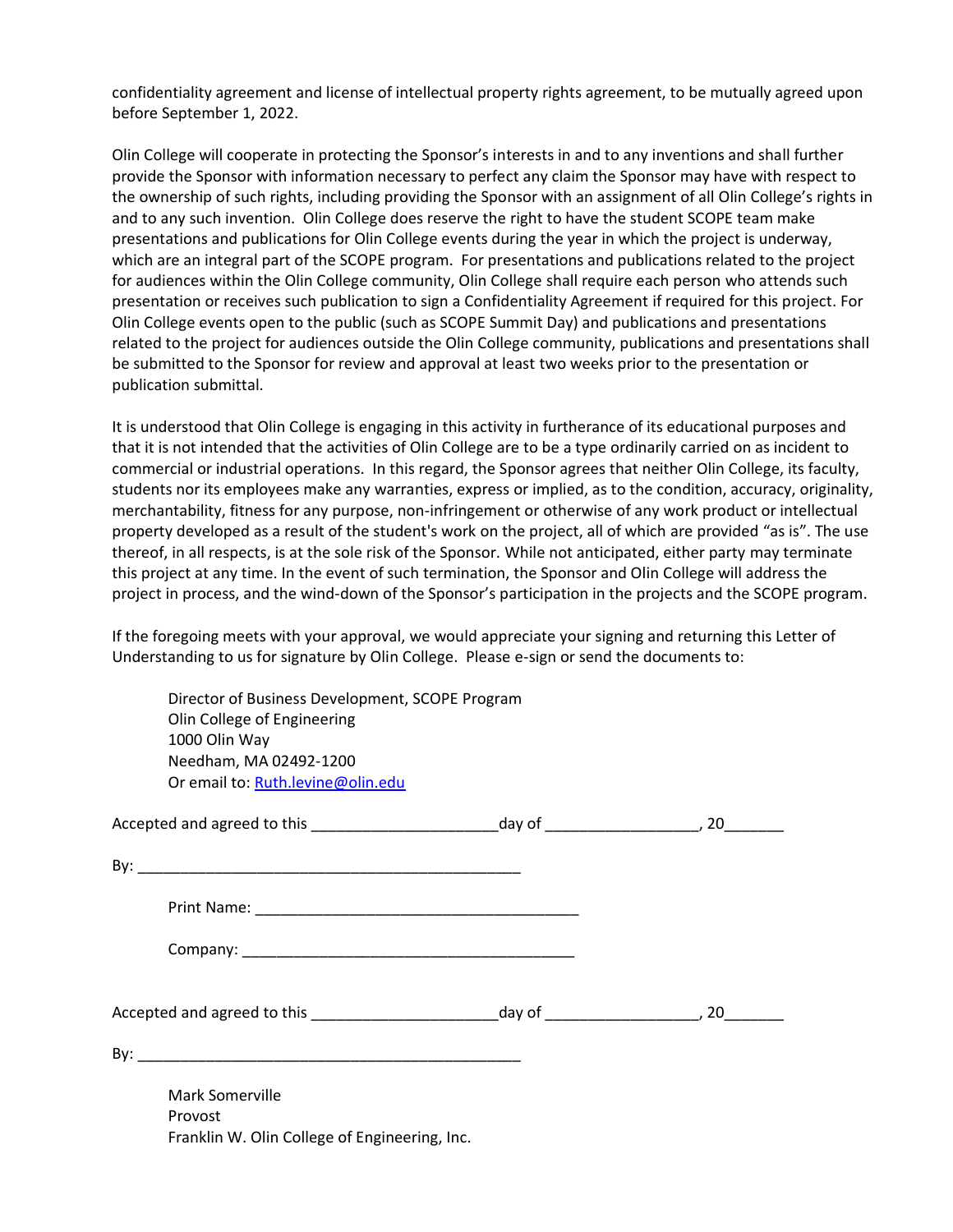

## Guidelines for SCOPE Sponsors

Thank you for your interest in becoming a SCOPE Sponsor. We greatly appreciate your support of Olin College. The specifics of the program and the learning experience for the student team are outlined on the SCOPE website, and we welcome the opportunity to discuss the program with you. Here is some information about the responsibilities of the corporate Sponsor and Olin College in order to put a SCOPE project in place.

Obligations of the SCOPE Sponsor:

- Work with the SCOPE program to develop and generate a Project Statement for a suitable project.
- Appoint a liaison to coordinate with the SCOPE team. This individual should plan to be available for a scheduled weekly call with the student team, and occasional "emergency" calls.
- Provide specialized technical consultation, guidance, equipment and materials as needed to support the project.
- Sponsor liaison (and others are welcome) attends a virtual or in-person SCOPE Kick-Off Meeting in September to meet the team, discuss the project, set a communication schedule, and provide the critical background information needed by the students to develop a project plan and begin work.
- Provide a sponsorship amount of \$55,000 to Olin College.

Olin College's support of the SCOPE team includes:

- Each team is provided with a dedicated workspace and access to Olin facilities, shops, tools, materials, and technical experts.
- Each team is appointed a faculty advisor, who meets weekly with the team to offer guidance and identify any potential problems.
- In addition to the faculty advisor, each team is supported by a complement of subject matter experts (SMEs) who have a base of knowledge that is helpful for the team's project. The SME group is made up of other faculty, students, and occasionally an industry volunteer. Each SCOPE team presents project reviews throughout the academic year, which are an opportunity to provide status updates on technical work, request advice on areas of difficulty, and outline next steps, as well as hone presentation skills. SMEs attend the project reviews to offer advice, identify potential trouble spots, and provide feedback.
- In many cases, the SCOPE team visits their sponsor's facility during the course of the program. For the 2022-23 academic year, in-person visits may be more limited due to the pandemic, and plans will be made for important virtual interactions if travel is not possible.

Schedule for signing on as a SCOPE Sponsor:

Please notify the SCOPE Business Development Director of your potential interest in the fall of the preceding academic year, if possible. In January and February, we begin to match proposed projects with the interests and skills of the following year's senior class. While we are often able to accommodate a sponsor after March, it is variable depending on the number and types of projects proposed up to that point. Our goal is to have project outlines and Letters of Understanding signed between January 1<sup>st</sup> and May 1<sup>st</sup> for the coming September. The SCOPE program runs during the academic year, from September through May.

## *SCOPE Contacts:*

*Ruth Levine, Director of Business Development, 781-292-2743[, ruth.levine@olin.edu](mailto:ruth.levine@olin.edu) Scott Hersey, Director of SCOPE, Associate Professor of Chemical and Environmental Engineering, 781-292-2523, [scott.hersey@olin.edu](mailto:scott.hersey@olin.edu)*

*Jessica McCarthy, SCOPE Program Manager, 781-292-2742[, jessica.mccarthy@olin.edu](mailto:jessica.mccarthy@olin.edu)*